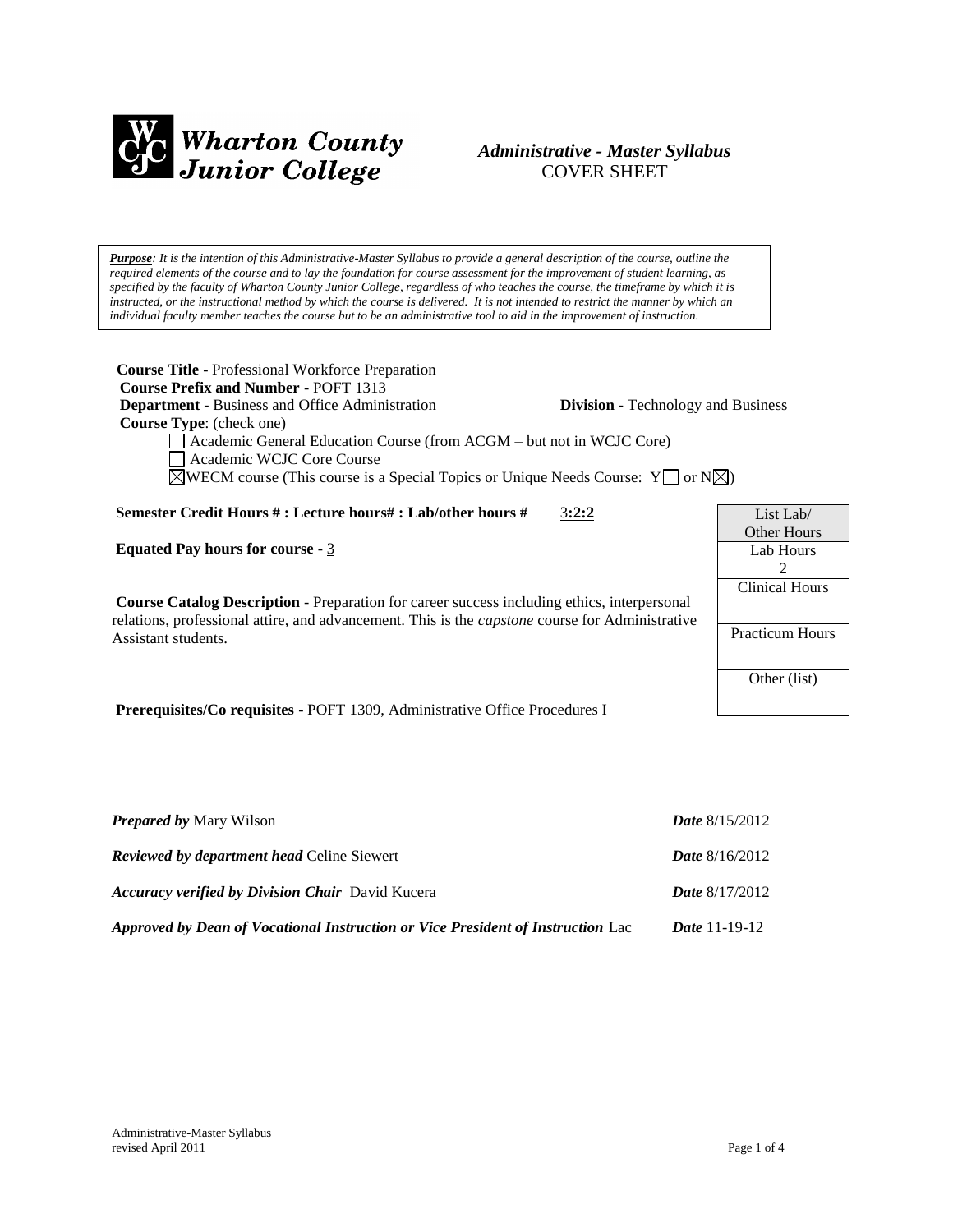

**I. Topical Outline** – Each offering of this course must include the following topics (be sure to include information regarding lab, practicum, clinical or other non-lecture instruction):

*Upon completion of this course, the student will succeed by:*

- Developing a work ethic with good attendance, being punctual, and dependable.
- Developing skills to send, open, attach, and forward e-mail messages; creating and using distribution lists; creating folders; correctly using CC and BCC; creating a signature file.
- Creating a movie using Windows Movie Maker without explicit instructions.
- Completing assignments using various office equipment such as a copy, fax, and shredding machine.
- Making travel arrangements.
- Creating a travel expense voucher and travel itinerary.
- Developing correct telephone techniques and procedures.
- Dressing appropriately for the office.
- Furthering knowledge of their chosen field by interviewing office workers, tallying the class results to find out the current skills needed for the modern office worker, analyzing the results, writing a report, and writing a thank you letter.
- Following the Association of Records Management Administrators (ARMA) filing guidelines.
- Creating a personal letterhead to use for correspondence.
- Utilizing proper scheduling techniques for a variety of situations.
- Completing calendar appointments using an automated calendar such as Yahoo.
- $\bullet$  Discussing how to overcome barriers to communication.
- Positively communicating with others.
- Correctly interpret body language.
- Discussing proper handling and processing of mail.
- Planning meetings and conferences.
- Preparing a resume, completing a job application, interviewing for a job, and creating a follow-up interview letter.
- Utilizing communication skills by critiquing and writing a report about their taped interview.
- Identifying associations available to office professionals.

#### **II. Course Learning Outcomes**

| <b>Course Learning Outcome</b>                                                                                                                                                          | <b>Method of Assessment</b>                                                                                         |
|-----------------------------------------------------------------------------------------------------------------------------------------------------------------------------------------|---------------------------------------------------------------------------------------------------------------------|
| The student will demonstrate ethics,<br>professionalism, verbal and written<br>communication in an office environment along<br>with a basic knowledge of current office.<br>management. | At least 90% of students will correctly answer at<br>least 70% of the questions on a comprehensive<br>written exam. |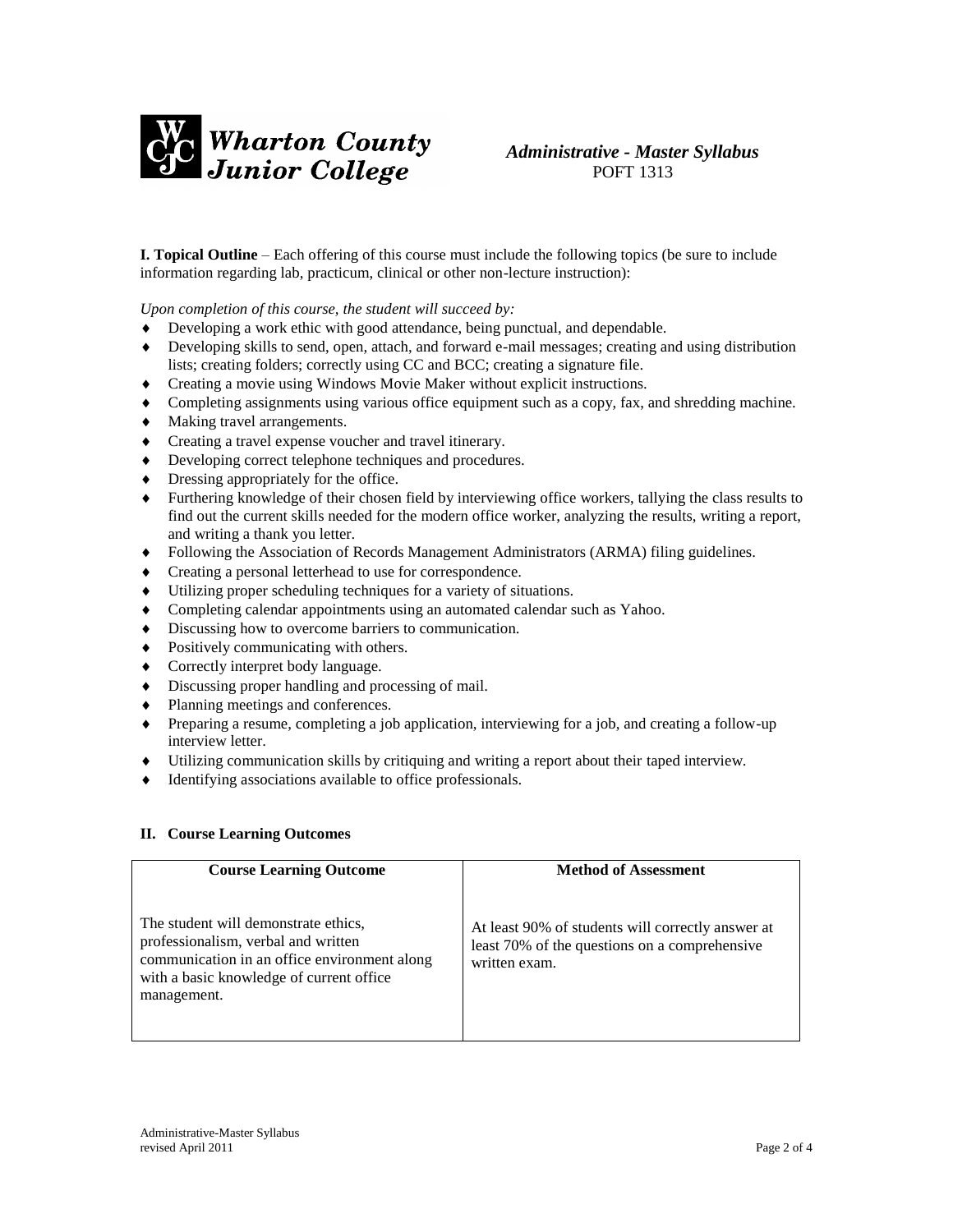# **III. Required Text(s), Optional Text(s) and/or Materials to be Supplied by Student.**

The latest edition of *Office Procedures for the 21st Century,* by S. Burton, and N. Shelton, Pearson Prentice Hall.

# **IV. Suggested Course Maximum** – 20 since it needs to be in a computer room.

# **V. List any specific spatial or physical requirements beyond a typical classroom required to teach the course**.

At least 20 personal computers with the latest version of Microsoft Office, HP LaserJet printer, and internet access.

# **VI. Course Requirements/Grading System – Describe any course specific requirements such as research papers or reading assignments and the generalized grading format for the course**

- 25% Textbook and Lecture Tests
- 40% Daily: (textbook assignments, e-mail assignments, Internet assignments, thank you letters, Filing Tests (each test counts 4 times), work habits, teamwork, enthusiasm, attitude, attendance, tardiness, pop tests, class participation, misc.)
- 10% Office Worker Interview Memo
- 10% Interview Critique Memo
- 15% Comprehensive Final exam

#### *Office Procedures for the 21st Century*

- Ch 3 Preparing for your Employment
- Ch 10 Scheduling Appointments and Receiving Visitors
- Ch 11 Making Travel Arrangements
- Ch 12 Planning Meetings and Conferences
- **Test 1**
- Ch 6 Building Communication Skills
- Ch 7 Processing Mail
- Ch 8 Records Management including ARMA filing rules
- Ch 14 Preparing to Meeting the Challenges

**Test 2**

Business Etiquette Topics, Interview topics, and many other handouts can be included with the appropriate test.

Using e-mail with distribution list, cc, bcc, and attachments

Job Search Information: application, resume, questions, illegal questions, possible questions that could be asked, questions the interviewee can ask, closing the interview. Simulated interviews that are recorded.

#### **Comprehensive Final Exam**

Ch 3, 6, 7, 8, 10, 11, 12, 14, assignments, and lecture notes

**Interview Critique Memo**: Students polish their interviewing skills by completing a simulated interview that is video recorded, evaluating it (along with three classmates), and writing a research memo on the findings. The grade is based on how well the student can identify successful traits as well as problem areas rather than how well the student performed in the interview. The memo will be scored based on a rubric.